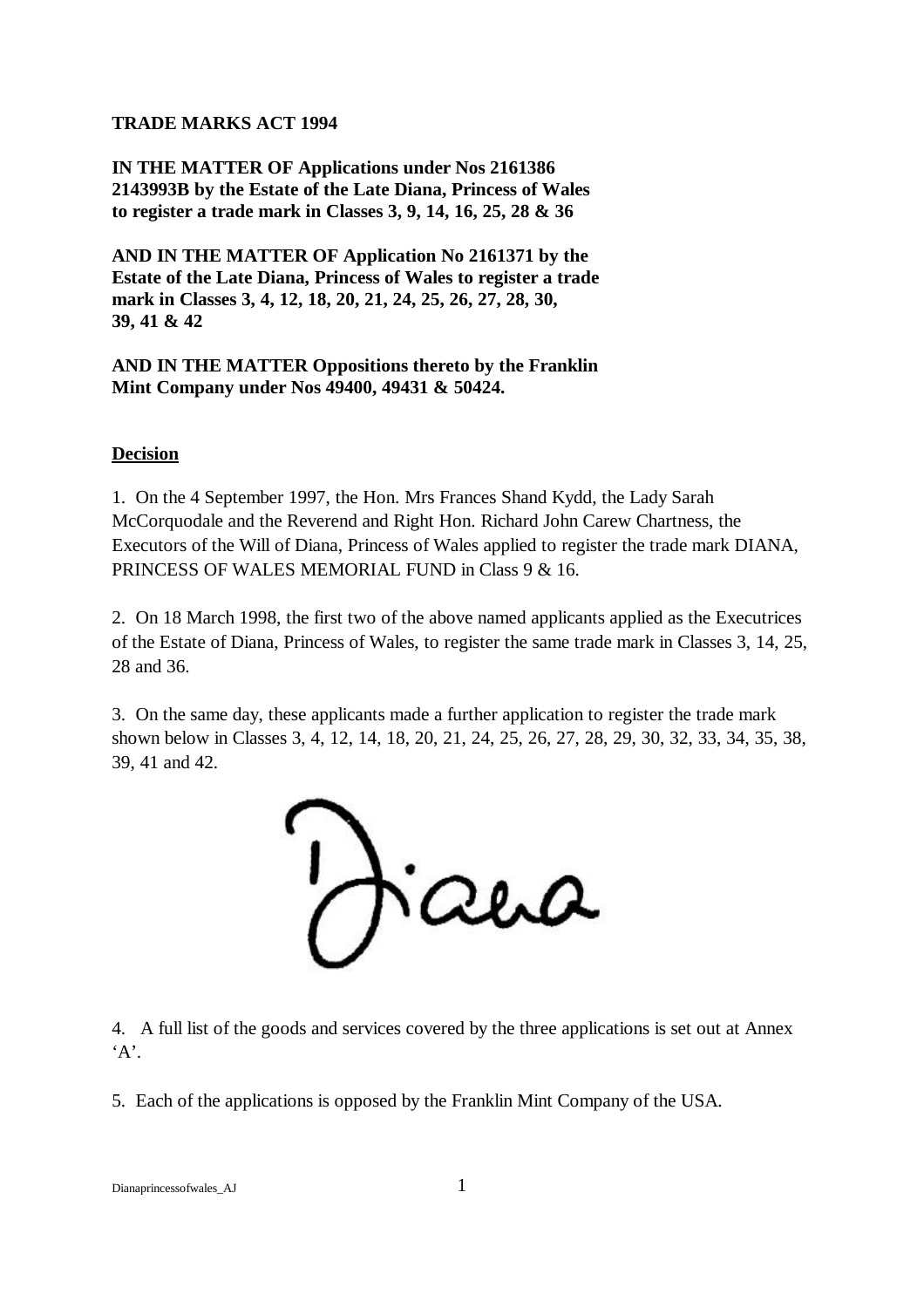- 6. In summary, there are 6 grounds of opposition:-
	- (i) the marks are not capable of distinguishing the goods or services of one undertaking from those of other undertakings (Sections  $1(1)$  and  $3(1)(a)$  of the Trade Marks Act 1994);
	- (ii) The marks are devoid of any distinctive character (Section  $3(1)(b)$  of the Act);
	- (iii) The marks consist exclusively of signs or indications which may serve, in trade, to designate the kinds of goods or services provided and/or other characteristics of goods or services (Section 3(1)(c) of the Act);
	- (iv) The mark consists exclusively of signs or indications which have become customary in the bona fide and established practices of the trade, particularly (but not limited to) the trade in collectible items (Section  $3(1)(d)$  of the Act);
	- (v) The marks are contrary to public policy in that their registration would restrict the legitimate right of the public to refer to their own goods and services (Section 3(3) of the Act).
	- (vi) The applications are made in bad faith in that the applicants have no intention to use the marks for the purposes of distinguish the goods or services of one trader from those of another. Rather the applicants seek registration of the marks so that they can exercise control over charitable giving.

7. There is a further grounds of opposition under Section 3(4) of the Act but the opponent accept that it adds nothing to its case. I need not say any more about it.

8. The applicants deny the grounds of opposition.

9. Both sides seek an award of costs.

10. The oppositions to the applications to register the mark DIANA, PRINCESS OF WALES MEMORIAL FUND in various classes were subsequently consolidated. Hereinafter I will refer to this mark as the Memorial Fund mark.

11. It is common ground that the other mark consists of the signature of the late Diana, Princess of Wales. Hereinafter, I will refer to it as the Signature Mark.

12. The opposition to the registration of the Signature Mark was not consolidated with the other two oppositions. Nevertheless, the cases were heard together on 19 October 2001 when the applicants were represented by Mr B Marsh of Wilson, Gunn, M'Caw, Trade Mark Attorneys, and the opponent was represented by Mr R Miller Q.C. instructed by Messrs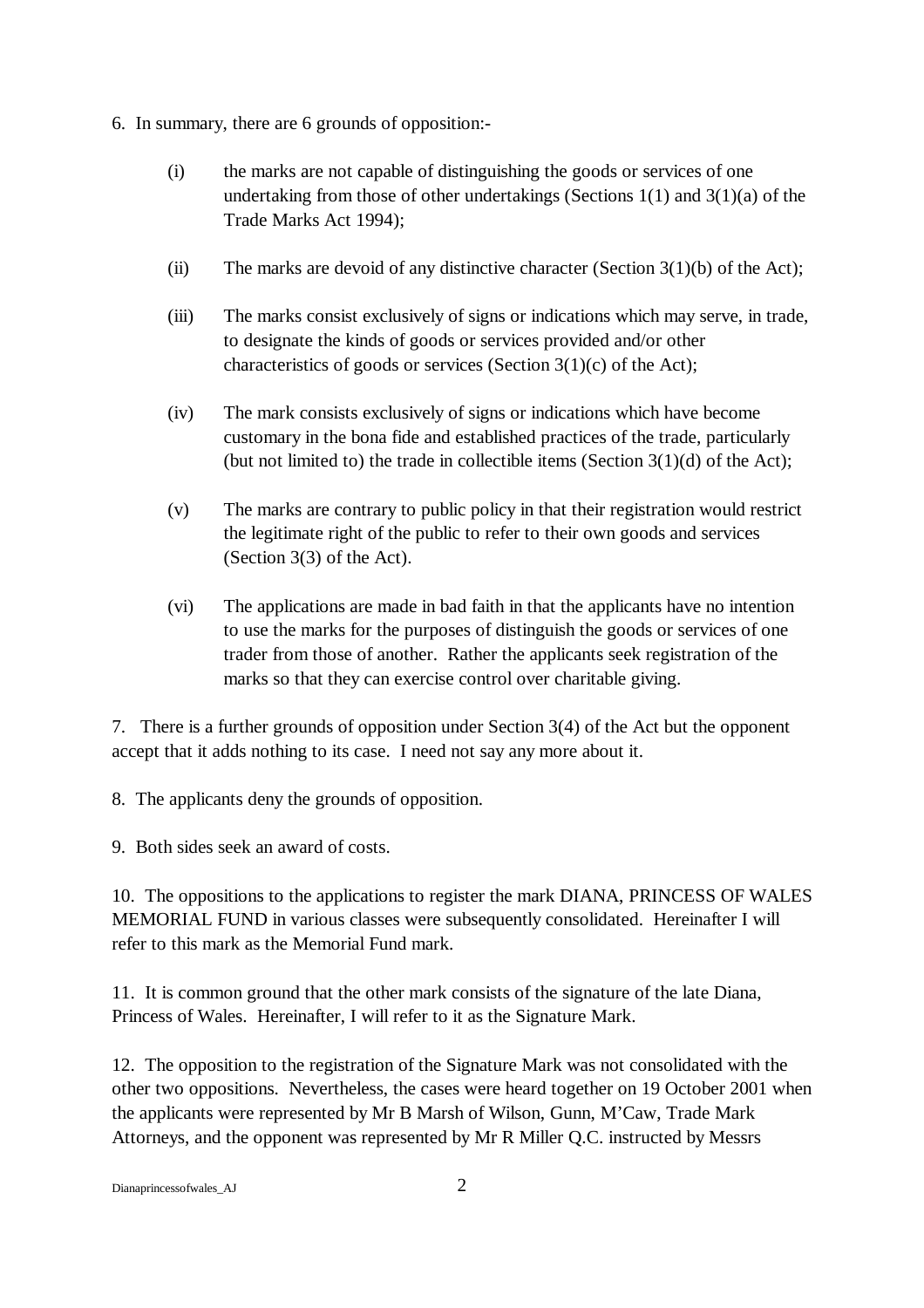Dechert.

13. Both sides filed a substantial volume of evidence. The applicants' evidence in both sets of proceedings is very similar. The opponent's evidence is also similar.

14. A complete index of the evidence is at Annex B.

15. Much of the opponent's evidence is directed at establishing that there was a significant trade in DIANA, PRINCESS OF WALES souvenirs whilst the late Princess of Wales was alive, and a trade in memorabilia in the immediate aftermath of her death. The principal evidence about this is to be found in the statutory declaration of Lisa A Merlo, a legal assistant at the Franklin Mint, who provides details of the opponent's sales of merchandise "relating to" the late Princess in the UK between 1981-1990.

16. The opponent claims to have sold over 2 million such items, mainly earings, rings and plates, prior to the untimely death of the Princess in August 1997. The evidence about these sales is somewhat vague and it is not clear that all these items carried the Princess's name and/or title. There is no suggestion that any of them carried the Memorial Fund name or the Signature Mark.

17. Exhibit LAM 7 to Ms Merlo's declaration consists of a copy of a page from the web site of a company called Worldnet-On-Line. It shows that another company offered a glass commemorative keep sake under the image and signature of the late Princess in January 1998. However, the product is priced in dollars and there is nothing to suggest it was offered for sale in the UK.

18. The opponent also commissioned a commercial investigation to establish the scope of the trade in Diana, Princess of Wales souvenirs and memorabilia since 1981. The report of the investigator, a Mr Tim Dabin, concludes that:-

*"Our findings suggest that there has been little in the way of Royal family items available during the time period we are interested in other than when items were manufactured specifically for Royal family occasions ie The Queen's Silver Jubilee 1977 and Prince Charles and Diana's wedding in 1981.*

*It is still not known how much Diana memorabilia was available between her marriage to Prince Charles in 1981 and her death in 1997. From speaking to the many traders during the course of our en1quiries it would appear that there was not a great deal. Since her death it is obvious that Diana memorabilia has become a massive industry."*

19. The opponent also filed evidence relating to a dispute between the parties in the USA about the use there of the name and/or image of the Late Princess of Wales. I find this of little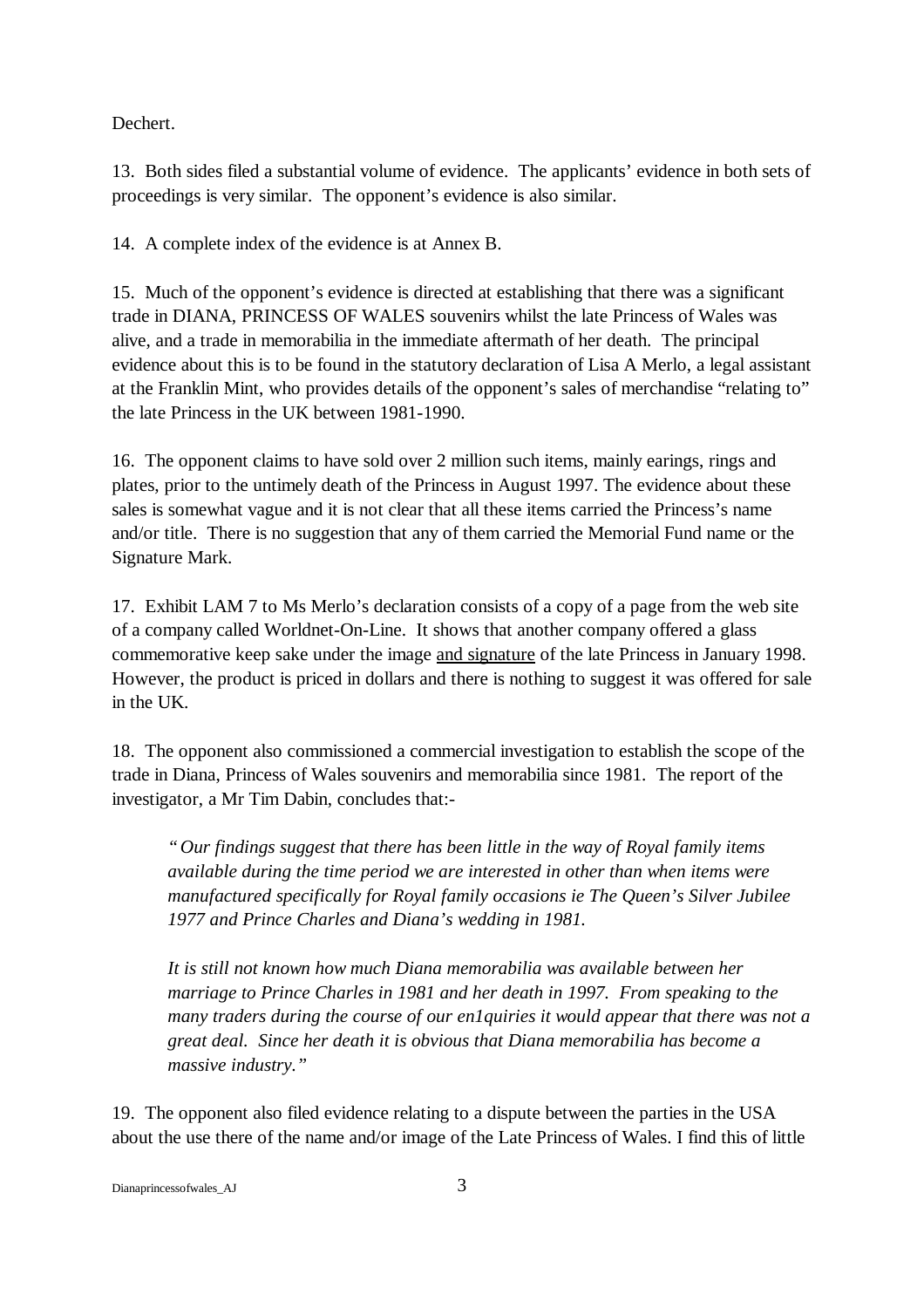relevance. The evidence also includes the results of searches of the UK and CTM trade mark registers, which I find of no relevance to the objections raised.

20. The remainder of the opponent's evidence consists mainly of information about earlier dealings between the parties and legal arguments, which I will return to later as necessary.

21. The applicant's evidence is contained in the statutory declarations of Andrew Charles Dobson and Joan Kavanagh Gwillim, both of whom are solicitors for the firm of Lawrence Graham. They give substantially the same evidence in the two oppositions proceedings. The main points are:-

- (a) The signature mark is the signature of the late Princess of Wales;
- (b) The Memorial Fund mark is the name of the fund established on 4 September 1997 to receive donations to charity in the immediate aftermath of the Princess's death on 31 August 1997;
- (c) The purposes of the applications is firstly to ensure that charity benefits from the Princess's memory, and secondly, to ensure that consumers are not misled into purchasing products bearing one of the subject marks which have not been authorised by the Memorial Fund;
- (d) The Memorial Fund is the exclusive licensee of the Estate;
- (e) The marks at issue are different to the other marks applied for by the applicants (in particular the name and title "Diana, Princess of Wales");
- (f) The marks have been used since 4 September 1997 in relation to various products to signify that part of the proceeds of the sale goes to the Memorial Fund (there is little detail about this claim in respect of a trade in goods prior to the relevant dates in these proceedings);
- (g) The specifications of goods and services filed reflect those goods/services where licensing opportunities are considered most likely, and a number of licences have already been granted.

22. Having made the point that the Signature mark and the Memorial Fund mark are different to the title DIANA, PRINCESS OF WALES per se, the applicants nevertheless include an outline of the results of surveys commissioned in the UK and USA into the public's recognition of the title DIANA, PRINCESS OF WALES and expectations arising from the use of that title in relation to goods. I find this irrelevant. So too is the evidence of the applicants attempts to "police" use of that title in relation to goods.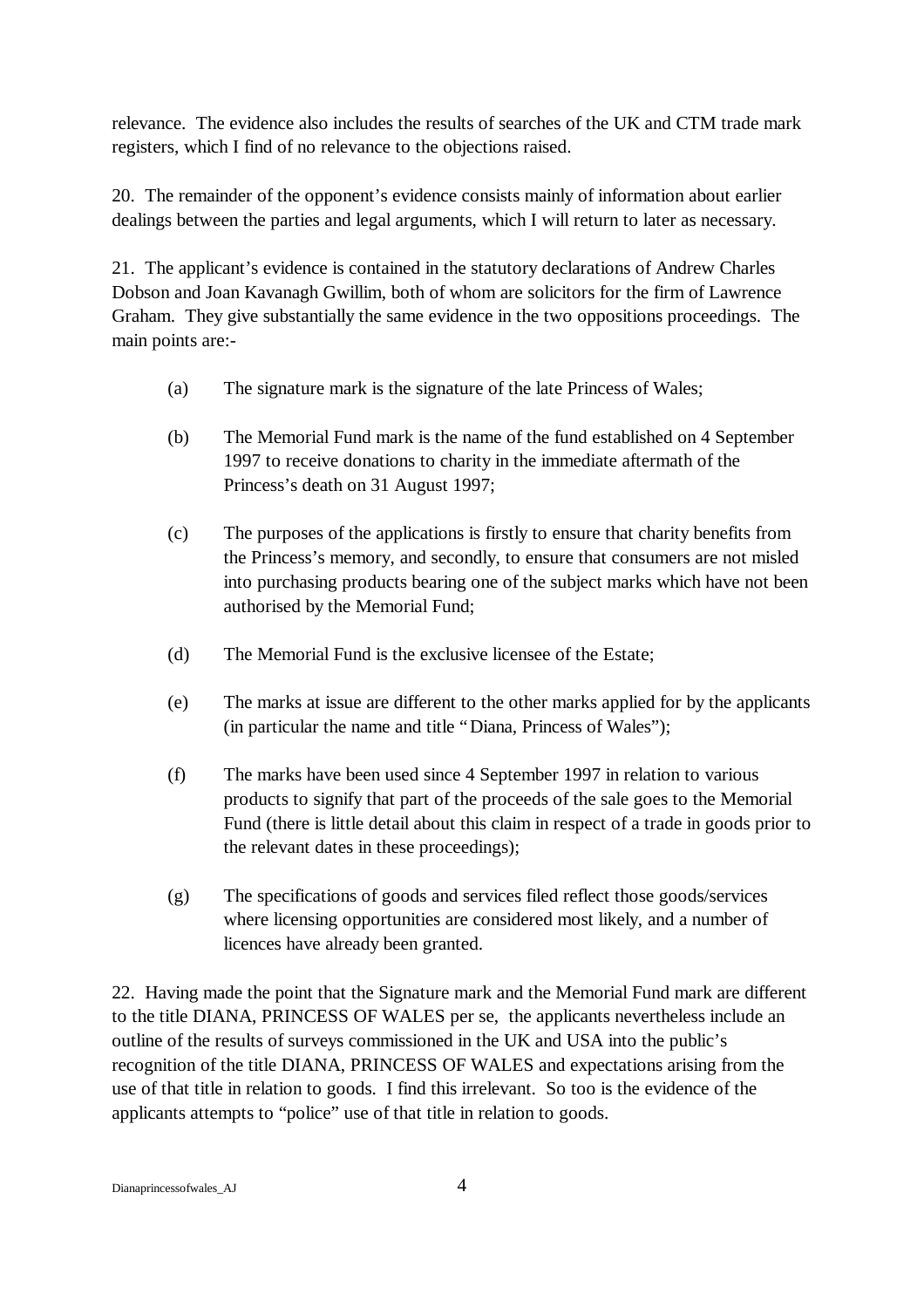23. Included in the exhibit to Messrs Dobson and Gwillim's declarations is a copy of an earlier declaration by Purvi Parekh, who is a solicitor at Mishcon de Reya. Purvi Parekh gives information about the establishment of the Memorial Fund and the operation of the Fund in the year or so immediately following the death of the late Princess of Wales. I will return to this later.

### **Section 3(1)**

24. Sections 1(1) and 3(1) of the Act are as follows:-

*"1.-(1) In this Act a "trade mark" means any sign capable of being represented graphically which is capable of distinguishing goods or services of one undertaking from those of other undertakings.*

*A trade mark may, in particular, consist of words (including personal names), designs, letters, numerals or the shape of goods or their packaging.*

*3.-(1) The following shall not be registered -*

- *(a) signs which do not satisfy the requirements of section 1(1),*
- *(b) trade marks which are devoid of any distinctive character,*
- *(c) trade marks which consist exclusively of signs or indications which may serve, in trade, to designate the kind, quality, quantity, intended purpose, value, geographical origin, the time of production of goods or of rendering of services, or other characteristics of goods or services,*
- *(d) trade marks which consist exclusively of signs or indications which have become customary in the current language or in the bona fide and established practices of the trade:*

*Provided that, a trade mark shall not be refused registration by virtue of paragraph (b), (c) or (d) above if, before the date of application for registration, it has in fact acquired a distinctive character as a result of the use made of it."*

25. The opponent's objection under Section 3(1)(a) of the Act is presented in Mr Miller's skeleton argument like this:-

*"It is submitted that it is clear in the light of the applicants' evidence that they are not entitled to registration of any of the marks in this case. As mentioned above, the intended use of the marks is to "allow consumers to recognise instantly that part or*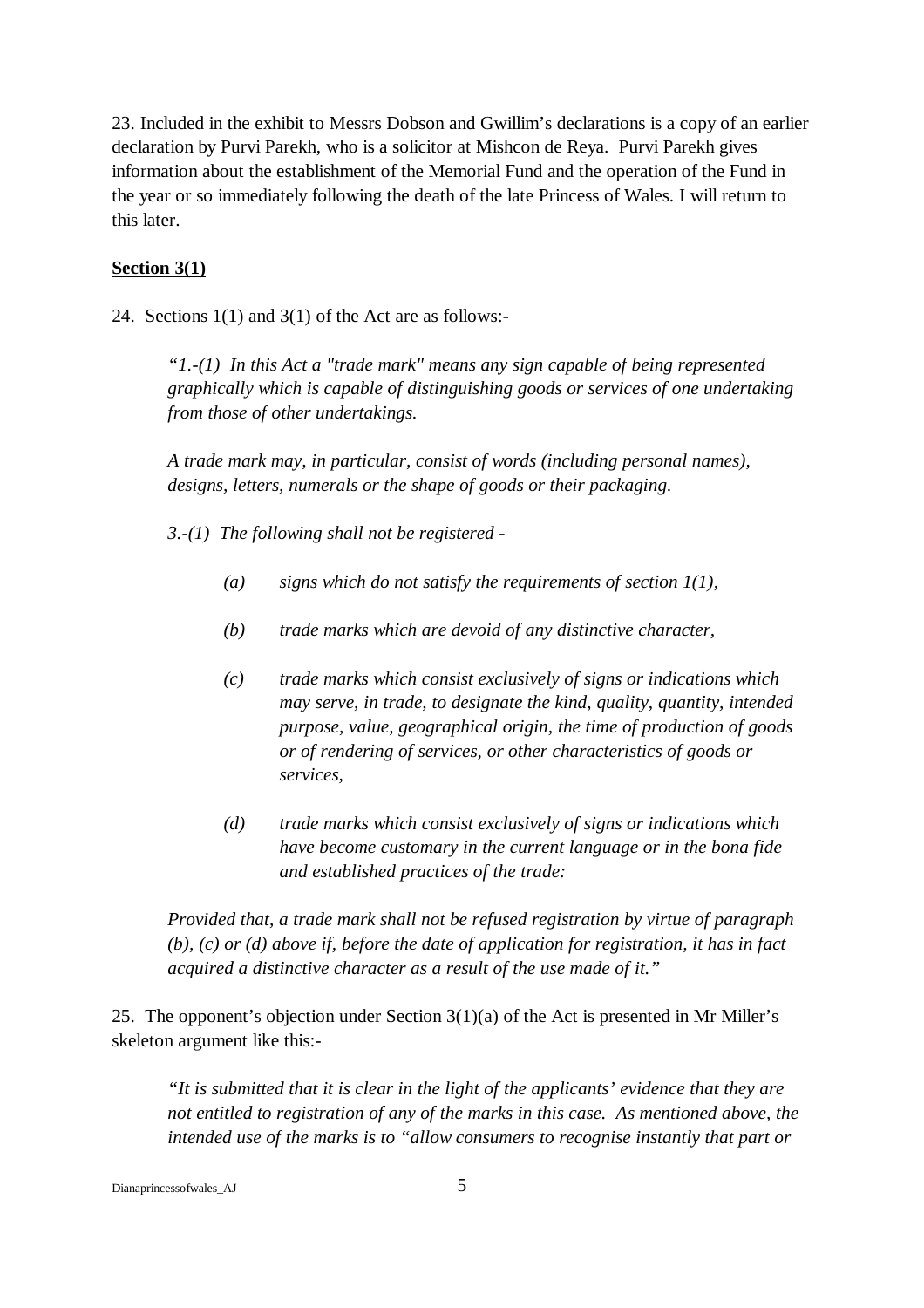*all of the proceeds of sale from products bearing one or more of these marks are to be received by the Memorial Fund" (Dobson/Gwillim, paragraph 14). This use has nothing to do with trade marks. The raison d'etre of a trade mark is that it guarantees that all the goods or services bearing it have originated under the control of a single undertaking which is responsible for their quality (see the cases cited in the Diana, Princess of Wales case). A sign, which is used to indicate that the actual source of the product (ie the licensee) is making a donation of part of all of the proceeds of sale to the Memorial Fund, is not a trade mark at all and such a sign is not capable of distinguishing - in the trade mark sense - the goods or services of one undertaking from those of another."*

26. I believe that this objection is misconceived. It relates to the applicants' intentions rather than to the inherent trade mark potential of the signs at issue. The same point resurfaces in connection with the opponent's "bad faith" objection. I will return to it under that heading. The point provides no basis for an objection under Section  $3(1)(a)$  of the Act. No other basis has been put forward for this objection. It therefore fails.

27. There is no evidence of use in trade in the UK (other than by the applicants or with their consent) of any sign consisting exclusively of the Memorial Fund mark or the Signature mark. The objection under Section 3(1)(d) must therefore fail.

28. I next consider the objection under Section 3(1)(c). Mr Miller summarised the objection like this:-

*"As to Section 3(1)(c) of the Act, it is clear from the evidence that all the proposed use of the marks will be upon goods and services which will somehow indicate that the goods and services are abut Diana, Princess of Wales."*

29. This point echoes one I made myself in refusing another application by the Estate of the late Princess of Wales to register DIANA, PRINCESS OF WALES as a trade mark for a similarly wide range of goods and services. The case is reported at [2001] ETMR 254. There was no appeal from that decision. Mr Miller submitted that, in these circumstances, it should be regarded as settled that the name and title of the late Princess of Wales is not inherently distinctive per se. I did not understand Mr Marsh to dissent from that point. Rather, his submissions focussed on the distinction between the Princess's name and title and the marks at issue. In any event, the evidence of the use of the name 'Diana, Princess of Wales' by the parties and others, both before and after her death, confirms that these words are a natural way to describe souvenirs and commemorative products relating to the late Princess of Wales.

30. Since my decision the European Court of Justice (ECJ) has in its decision in the Baby-Dry case (case C-383-99) given further guidance on the purpose and correct interpretation of Article 7(1) of Regulation No 40/94, which corresponds with Article 3(1) of Trade Mark Directive 104/89, and is identical to Section 3(1) of the Act, which implements the Directive in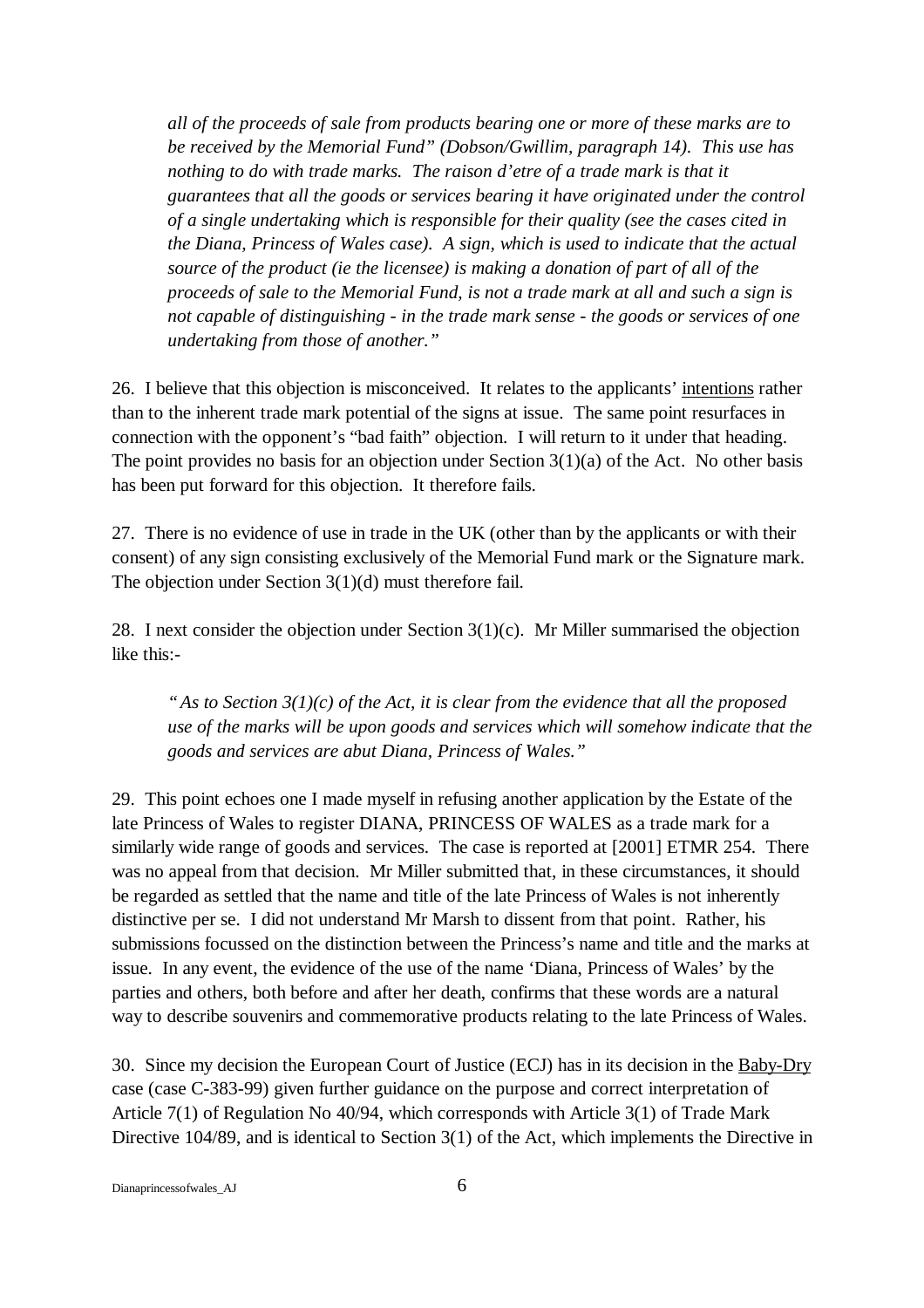the UK.

31. The ECJ dealt with the purpose of Article 7(1) in the following paragraphs of its judgement:-

*"35. Under Article 7(1) of Regulation No 40/94, trade marks are not to be registered if they are devoid of distinctive character (subparagraph (b)) or if they consist exclusively of signs or indications which may serve, in trade, to designate the kind, quality, quantity, intended purpose, value, geographical origin, time of production of the goods or of rendering of the service, or other characteristics of the goods or service (subparagraph (c)).*

*36. Under Article 12 of Regulation No 40/94, the rights conferred by the trade mark do not entitle the proprietor to prohibit a third party from using, in the course of trade, indications concerning the kind, quality, quantity, intended purpose, value, geographical origin, the time of production of the goods or the time of rendering the service, or other characteristics of the goods or service, provided he uses them in accordance with honest practices in industrial or commercial matters.*

*37. It is clear from those two provisions taken together that the purpose of the prohibition of registration of purely descriptive signs or indications as trade marks is, as both Procter & Gamble and the OHIM acknowledge, to prevent registration as trade marks of signs or indications which, because they are no different from the usual way of designating the relevant goods or services or their characteristics, could not fulfil the function of identifying the undertaking that markets them and are thus devoid of the distinctive character needed for that function.*

*38. That interpretation is the only interpretation which is also compatible with Article 4 of Regulation No 4, which provides that a community trade mark may consists of any signs capable of being represented graphically, particularly words, including personal names, designs, letters, numerals, the shape of goods or of their packaging, provided that such signs are capable of distinguishing the goods or services of one undertaking form those of other undertakings."*

32. It appear from this that the purpose of the Article 7(1) of the Regulation (and hence Section 3(1) of the Act) is to prevent the registration of marks which *"could not fulfill the function of a trade mark"* because they are no different from the usual way of designating goods or services. This may be contrasted with an earlier statement in paragraph 25 of the Court's judgement in Windsurfing Chiemsee C-108/97 and C-109/97 [1999] ETMR 585, wherein the Court concluded that the purpose of the equivalent provision in the Directive was to ensure that descriptive signs or indications *"may be freely used by all ....."* .

33. The correct question in a case such as this would therefore appear to be whether the signs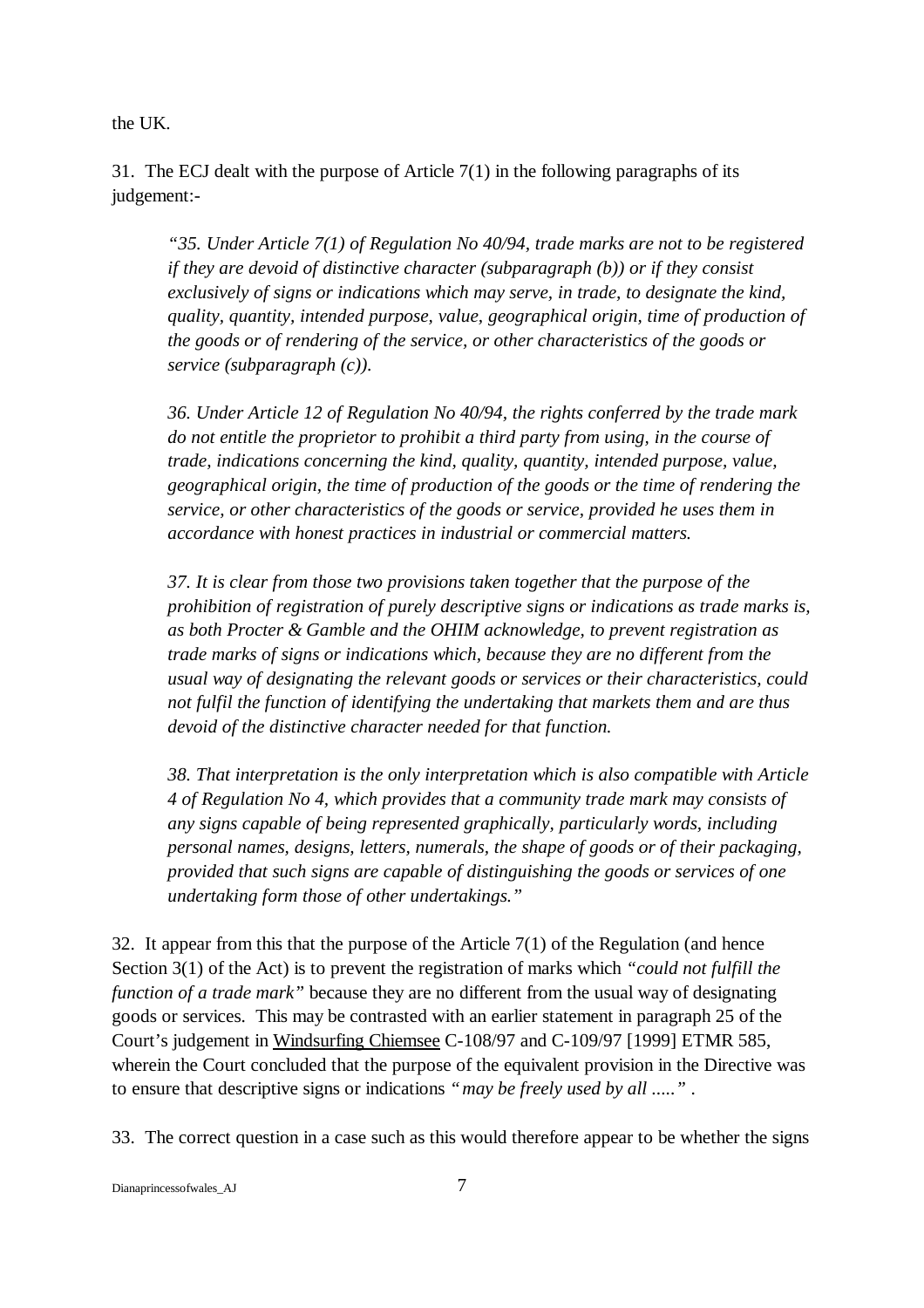at issue are capable of fulfilling the function of identifying the undertaking that markets the goods/ services for which registration of the marks is sought. If the marks are capable of designating a trade source because they are perceptibly different to the usual ways of designating the goods or their characteristics in trade, they should not be refused merely because they contain or are similar to other signs which are usual ways of designating the goods or services or their characteristics.

34. I believe that this approach is consistent with the guidance in the following paragraphs from Baby-Dry:-

"39. *The signs and indications referred to in Article 7(1)(c) of Regulation No 40/94 are thus only those which may serve in normal usage from a consumer's point of view to designate, either directly or by reference to one of their essential characteristics, goods or services such as those in respect of which registration is sought. Furthermore, a mark composed of signs or indications satisfying that definition should not be refused registration unless it comprises no other signs or indications and, in addition, the purely descriptive signs or indications of which it is composed are not presented or configured in a manner that distinguishes the resultant whole from the usual way of designating the goods or services concerned or their essential characteristics. (Emphasis added)*

*40. As regards trade marks composed of words, such as the mark at issue here, descriptiveness must be determined not only in relation to each word taken separately but also in relation to the whole which they form. Any perceptible difference between the combination of words submitted for registration and the terms used in the common parlance of the relevant class of consumers to designate the goods or services or their essential characteristics is apt to confer distinctive character on the word combination enabling it to be registered as a trade mark."* 

35. Although the first sentence of paragraph 39 is directed specifically at Article 7(1)(c) of the Regulation (Section 3(1)(c) of the Act), it seems likely in the light of the Court's earlier analysis of the purpose of Article  $7(1)$  as a whole, that they had Article  $7(1)(b)$  in mind when they added the words I have underlined. There are plainly marks which are excluded from registration by Section 3(1)(b) even though they are free from objection under Section 3(1)(c). However, where the objection to the mark is that it is descriptive of the goods/services, the above guidance is, in my view, helpful in determining whether the adaption of a description is sufficient to avoid an objection under Section 3(1)(b) and (c).

36. Paragraph 40 is specifically directed at word combinations and therefore is only really of any assistance in this case in relation to the registrability of the Memorial Fund mark.

37. With this guidance in mind, I turn to the marks at issue.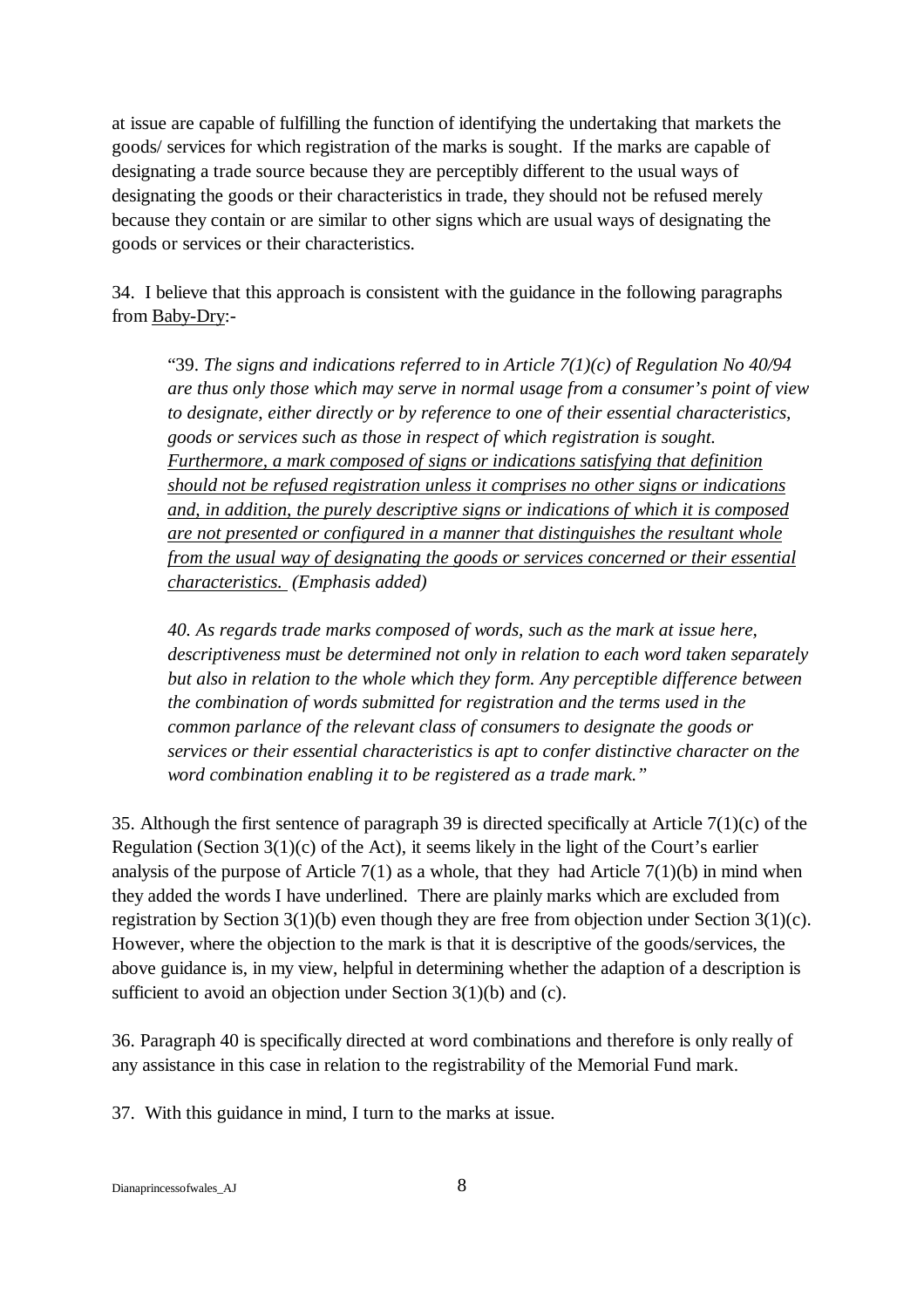### **Diana, Princess of Wales Memorial Fund**

38. Mr Miller submitted that the Memorial Fund mark was too similar to DIANA, PRINCESS OF WALES and sent a similar message about the subject matter of the goods at issue, which he contended should in each case be regarded as commemorative products. That clearly cannot apply to the application to register the mark for financial services, including charitable fundraising in Class 36.

39. The applicants' evidence makes no bones about their intention to use the proposed registrations to ensure that the public can be certain that the purchase of goods bearing the marks at issue will result in a contribution to the Memorial Fund. I believe it is therefore proper to regard all the goods covered by the Memorial Fund applications as being for commemorative purposes.

40. However, I do not believe that Mr Miller is correct in submitting that the average consumer would receive the same message form 'Diana, Princess of Wales' or even 'Diana, Princess of Wales Memorial product(s)' as he or she would from DIANA, PRINCESS OF WALES MEMORIAL FUND. The first two statements merely convey information about the character and/or intended purpose of the goods. By contrast, the Memorial Fund mark identifies an undertaking responsible for collecting charitable donations in the Princess's name. It therefore designates a trade connection rather than characteristics of the goods.

41. I therefore reject Mr Miller's submission that the Memorial Fund mark is no different to signs or indications that may serve, in normal usage, to designate the goods at issue or their essential characteristics.

42. Mr Miller presented a second line of attack at the hearing. He submitted that anyone should be free to establish a memorial fund in the name of the late Princess, and that as a result, the Memorial Fund mark was, prima facie, devoid of any distinctive character for all the goods and services covered by the Memorial Fund applications.

43. This argument did not appear in the opponent's pleadings or evidence, or even in Mr Miller's skeleton. It appears to have been something of an afterthought. I have already found that the name of the Memorial Fund is not a natural designation of the goods listed in the applications. The only really arguable point that arises under Section  $3(1)(c)$  of the Act is, in my view, in relation to charitable fundraising services.

44. Mr Marsh pointed out that the Memorial Fund was established on the day of the first application to register the name of the Fund as a trade mark. Further, despite the opponent's investigative evidence (which included the results of searches of the Internet), the only other Diana, Princess of Wales Memorial Fund shown to have existed was based in New Zealand. The applicants' evidence includes a copy of an agreement between the UK Memorial Fund and the Fund of that name wherein the New Zealand Fund agrees that it has not used the Memorial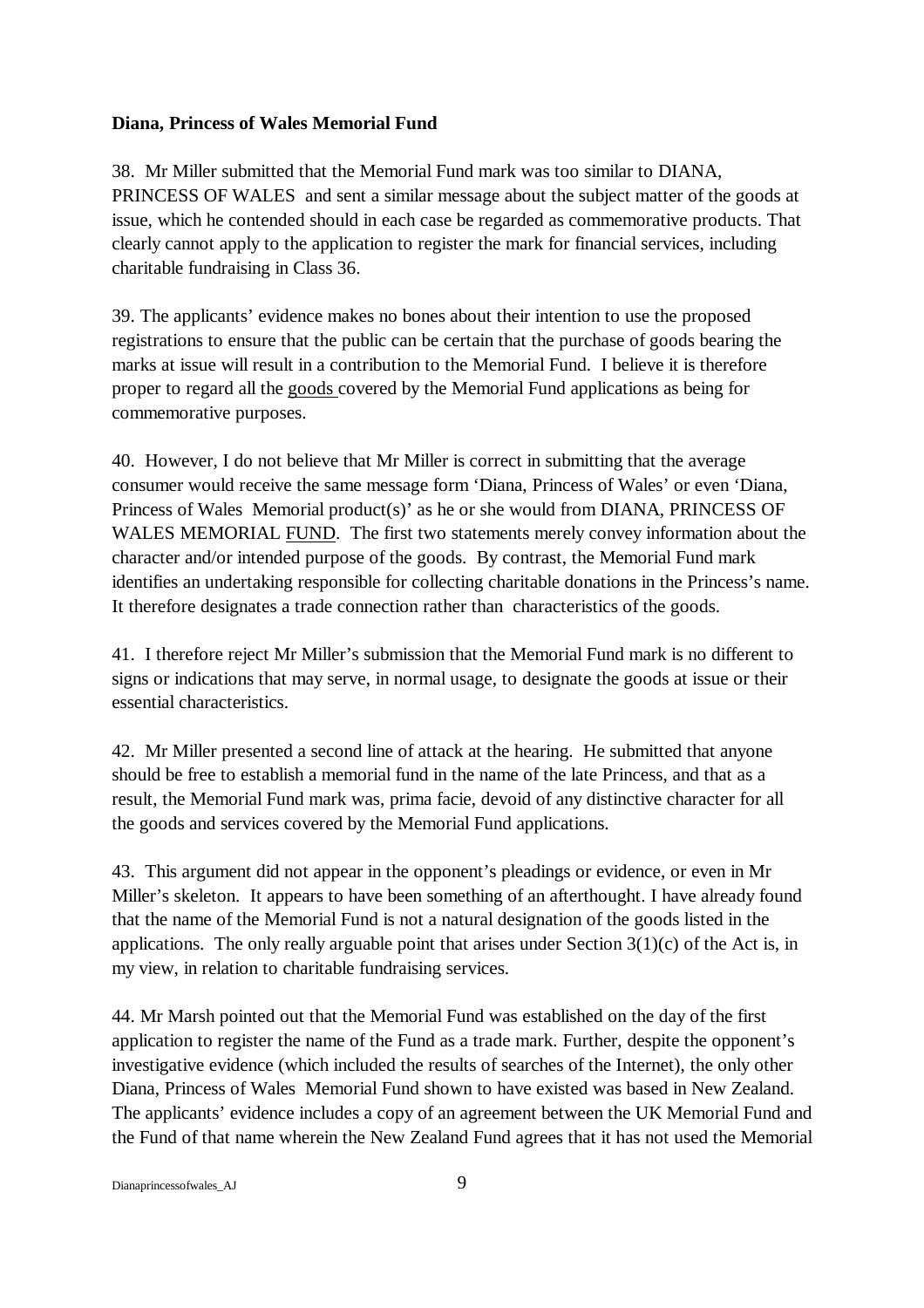Fund name and that it should be wound up by the end of 1999.

45. The ECJ's guidance in Baby-Dry refers to the equivalent of Section 3(1)(c) as being directed at excluding from registration those signs that "*may serve in normal usage* (as a designation of goods or services) *from a consumer's point of view....*." It is implicit from the words "may serve" that an element of futurity is to be considered. In other words one should not only consider whether the sign in question is already in normal usage for descriptive purposes, but whether it naturally lends itself to such usage in future.

46. I do not believe that, from a consumer's point of view, Diana, Princess of Wales Memorial Fund is a natural usage to designate characteristics of charitable fundraising services. Rather the mark suggests itself as the name of an undertaking responsible for charitable fundraising services. It is source specific. I do not therefore believe that the Memorial Fund mark is open to objection under section  $3(1)(c)$  because any descriptiveness present is not such as prevent it fulfilling the function of a trade mark for the services in question.

47. The mark could still be open to objection under section 3(1)(b) on the alternative ground that the name is just too commonplace. In this connection I note that memorial funds are generally set up in the immediate aftermath of a death. Despite the fact that over four years have passed since the death of the late Princess of Wales, there is no evidence of the existence of a multiplicity of memorial funds dedicated to the late Princess. The only other one appears to have been in New Zealand, and this did not use the Memorial Fund name.

48. The Memorial Fund mark was not commonplace in September 1997, nor is there any reason to believe that it was likely to become commonplace. The Memorial Fund mark is not therefore devoid of any distinctive character for charitable fund raising services or the goods listed in the applications.

49. For the reasons given above the objections under section 3(1)(b) and (c) fail.

# **The Signature Mark**

50. Mr Miller submitted that the word 'Diana' is synonymous with 'Diana, Princess of Wales', and that the signature mark is insufficiently different to the word DIANA per se to imbue the sign with any distinctive character.

51. In the Elvis Presley Trade Mark case [1997] RPC 543 and [1999] RPC 567 (Court of Appeal), the signature form of the name 'Elvis A Presley' was criticised by the judge at first instance, Laddie J., and by one of the appeal court judges, Morritt L.J., as being too like the name in question to be distinctive. Robert Walker L.J. felt that the signature mark was distinctive, but upheld objections to the mark on other grounds. The third member of the Court of Appeal, Simon Brown L.J., offered no view on the point.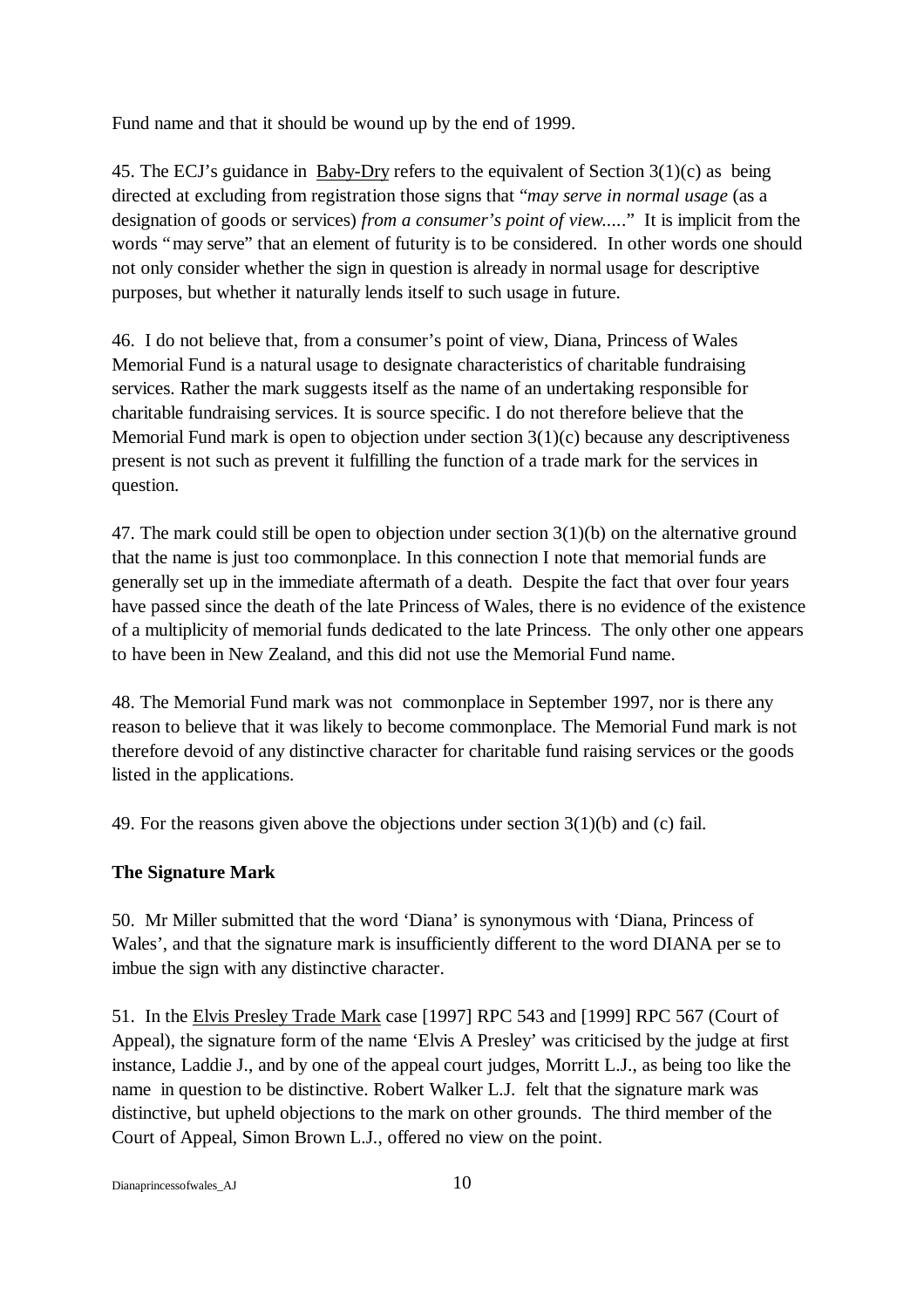52. Mr Miller submitted that the signature mark at issue was no more distinctive than in the Elvis Presley case and ought to be refused for similar reasons. He acknowledged that the Elvis Presley case was decided under the previous 1938 Act, but claimed that this assisted his case because there was a presumption that a signature was distinctive under the 1938 Act (as a result of the wording of Section 9(1)(b) of the Act), whereas the new law lacks any such express provision.

53. The English courts approach to distinctiveness under the 1938 Act was based upon a line of authority that can be traced back to the case of W and G Du Cros (1913) RPC 660 at 672 and the "classic test of distinctiveness" as stated therein by Lord Parker. In a well known passage he said that:-

*"The applicant's chance of success in this respect must, I think, largely depend on whether other traders are likely, in the ordinary course of their business and without any improper notice, to desire the use of the same mark, or some other mark nearly resembling it, upon or in connection with their own goods. It is apparent from the history of trade marks in this country that both the legislature and the courts have always shown a natural disinclination to allow any person to obtain by registration under the Trade Marks Act a monopoly in what others may legitimately desire to use."*

54. The courts reluctance to register the 'Elvis A Presley' signature mark would undoubtedly have been influenced by a perception that in so doing the court would be ordering the registration of a mark that "nearly resembled" another mark, namely, the name 'Elvis Presley', which another trader had shown it had a legitimate interest in using in the course of its trade in relevant goods.

55. However, as Robert Walker L.J. stated in Procter and Gamble's Trade Mark Application [1999] ETMR 375 (or 383):

*"Lord Parker's observations about distinctiveness must since the 1994 Act be treated with considerable caution, especially so far as they refer to what is capable in law of distinguishing one product from another."*

56. The correct approach is therefore to follow the guidance of the ECJ in Baby-Dry. This requires me to determine whether the mark is *"presented or configured in a manner that distinguishes the resultant whole from the usual way of designating the goods or services concerned or their essential characteristics."*

57. In this connection, Mr Miller drew my attention to copies of various promotions in Exhibit LAM 1 to Ms Merlo's declaration as evidence that memorabilia relating to the late Princess of Wales is commonly designated by the name DIANA alone. There is some evidence which supports this submission, although most of material in question includes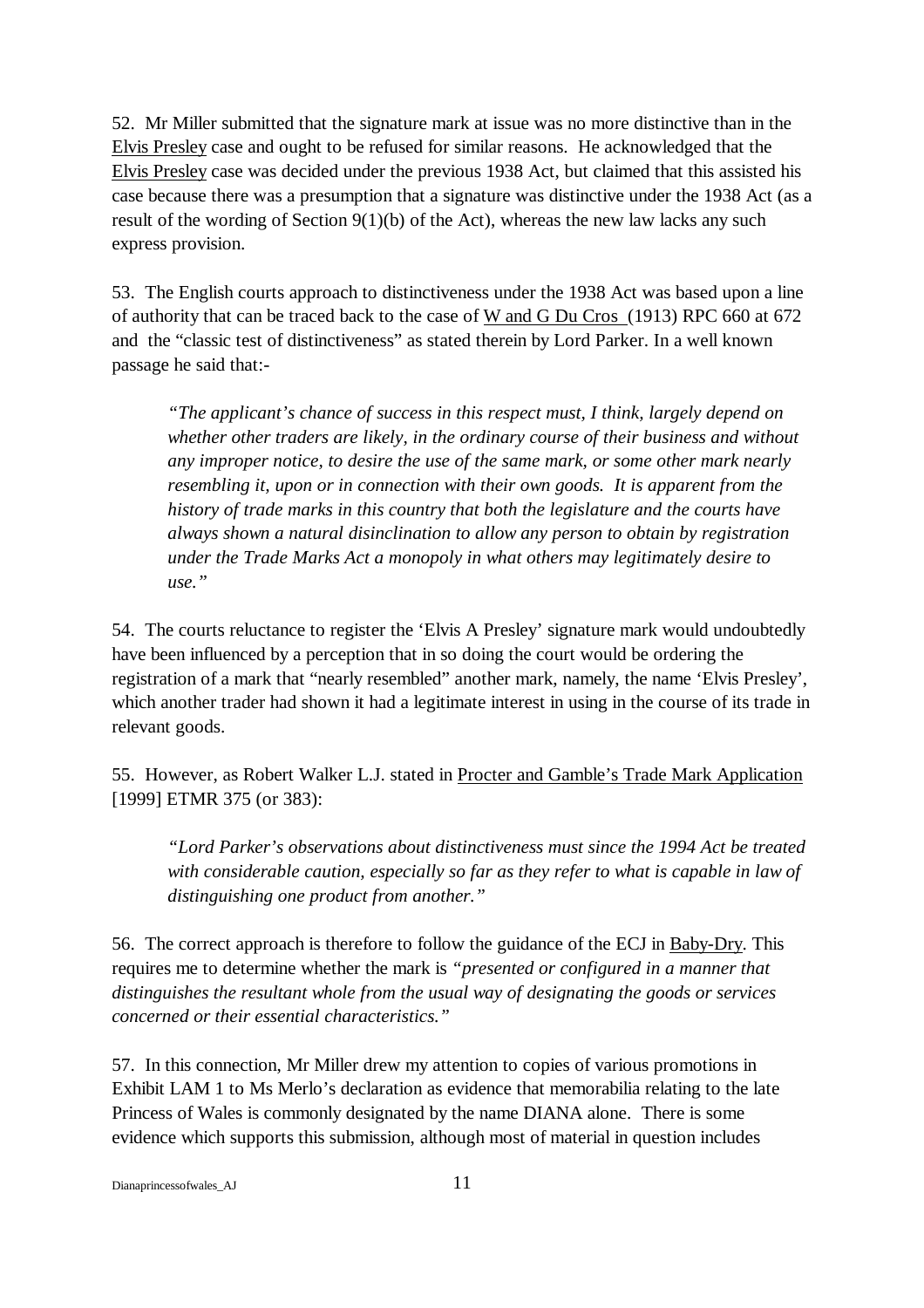further indications, sometimes in smaller print, identifying the particular DIANA in question.

58. One can see why this will usually be necessary because, unlike 'Elvis', 'Diana' is not an unusual name, and there are other famous persons called 'Diana' eg Diana Ross, Diana Rigg, Diana Dors. It would therefore be normal to include some further indication of the subject of memorabilia relating to the late Princess of Wales than simply 'Diana', although I accept that this may not always be the case.

59. More importantly, the mark in question is not just the name 'Diana' but consists of the signature of the late Princess of Wales. Although it is true that the new law contains no express provisions relating to signatures, I think it likely that the reason that they were presumed to be distinctive under the old law is because signatures have long been regarded as a unique sign of authenticity. Although the consumer does not expect all merchandise bearing the late princess's name to be authorised by her Estate, and notwithstanding the one instance of such use in the USA by a third party in evidence (see paragraph 17 above), I doubt whether consumers would regard it as a "*normal usage*" for undertakings to use the signature of the late Princess of Wales simply to designate the subject matter of commemorative goods or services.

60. Mr Miller questioned whether the signature in question was readily distinguishable from the word 'Diana' in the sort of cursive copperplate script in which it is sometimes used on memorabilia. My attention was drawn to an example on page 11 of Exhibit JL 1 to Janice Long's declaration.

61. The word 'Diana' in this particular example actually appears as part of the title 'Princess Diana'. The extent to which the signature resembles the word 'Diana' in a cursive copperplate form of script is a matter of first impression. My own impression was that the two signs are perceptibly different. I believe that the average consumer would see the Signature mark as more than just the word 'Diana' in a form of script. It looks like it has been written by hand, and has features (particularly the way the letters 'D' and 'I' have been written and joined) which are characteristic of a signature. A one word signature may be unusual but it is common practice amongst members of the Royal Family and, viewed in the context of a trade in memorabilia relating to the late Princess of Wales, I believe that it would be recognised as the signature of the late Princess of Wales. I therefore find that the signature mark is presented in a form which visually distinguishes the mark from the usual means of designating commemorative goods or services of the kind in question.

62. Mr Miller pointed out that the signature form of the mark is not distinguishable to the ear from the word 'Diana' per se. Accordingly, if 'Diana' alone is a normal way of designating memorabilia relating to the late Princess of Wales, the presentation in signature form fails to distinguish the sign in oral use.

63. Section 103(2) of the Act may appear to provide some support for this submission because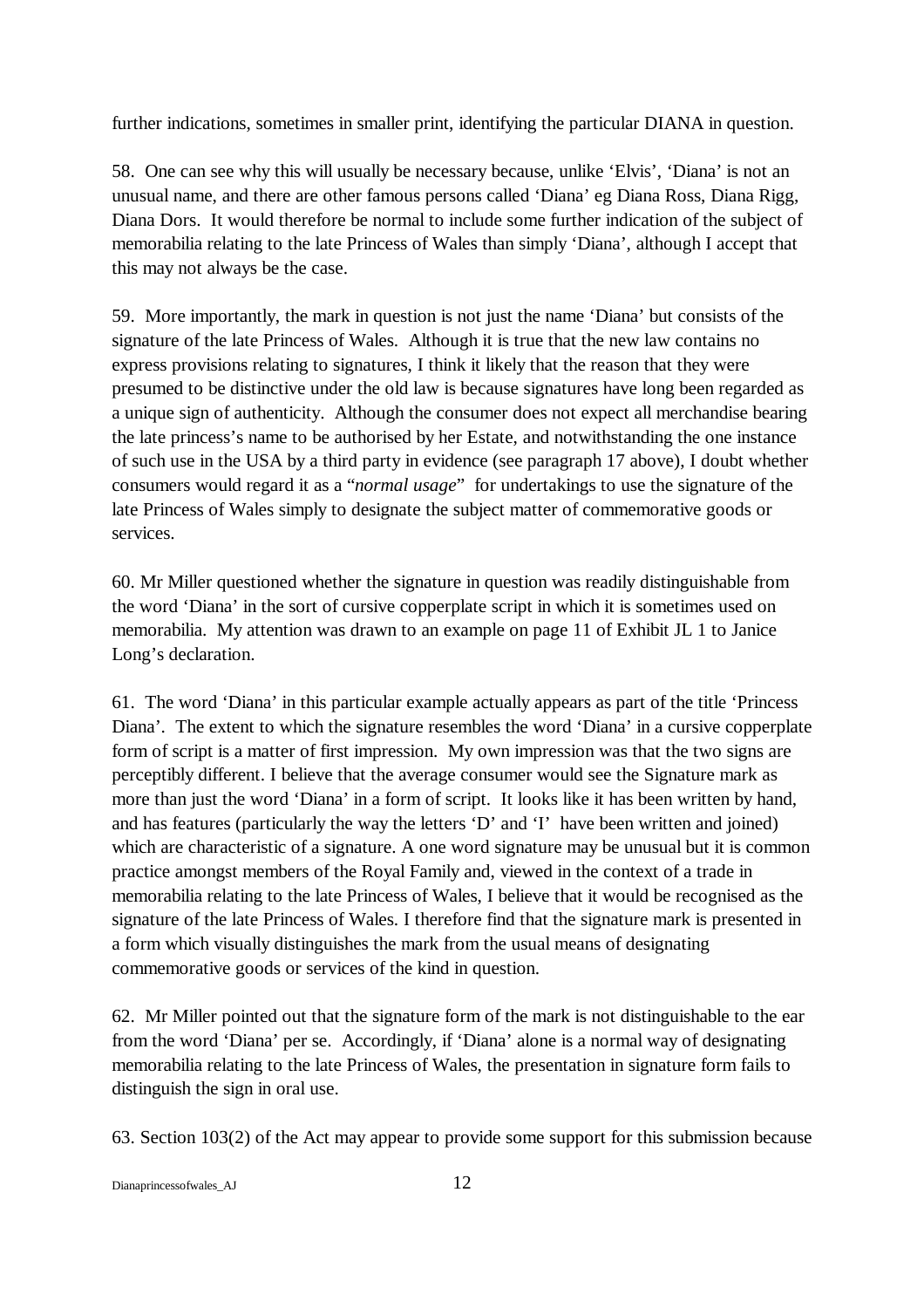it provides that non-visual use of a trade mark shall constitute use of a mark for the purposes of the Act. However, this provision is "home grown" whereas Section 3(1) comes from the Directive. The one cannot therefore be used to interpret the scope of the other.

64. Mr Miller drew my attention to the case of Lloyd Schuhfabrik Meyer & Co GmbH v Klijsen Handel BV [1999] ETMR 690. The ECJ indicated that a mere aural similarity between two signs may be sufficient to create a likelihood of confusion. However, that case concerned two signs being used to identify competing sources of goods, whereas the opponent's contention is that DIANA per se it incapable of designating trade source at all. If that is so it plainly has a bearing on the likelihood of (source) confusion. This must be why the ECJ indicated that in assessing the likelihood of confusion account must be taken of the distinctive character of the earlier mark, *"including the fact that it does or does not contain an element descriptive of the goods"*.

65. The question of whether a signature mark is distinctive to the ear is, in my view, an artificial one. Such signs are, by their very nature, visual in character. The same point could be taken against any mark consisting of non-distinctive words combined with a distinctive device or words presented in a distinctive form. In my view these are exactly the sort of marks the ECJ had in mind when it stated that marks composed of purely descriptive signs should not be refused if they are presented or configured in a way which distinguish them from the usual ways of designating goods or services.

66. For these reasons, I do not find that the aural similarity between the Signature mark and the word 'Diana' is material. The mark is distinctive to the eye and that is sufficient to warrant protection.

67. There is no stronger objection to the mark in respect of the services listed in Classes 35, 38, 39, 41 and 42.

68. I find that the objections under Sections 3(1)(b) and (c) to the Signature mark, also fail.

## **Case for Registration Based upon Acquired Distinctiveness**

69. In the light of my findings so far, it is not strictly necessary for me to consider the case for registration on the basis of distinctiveness acquired through use. And in the case of the signature mark there is little or no evidence of use before the relevant date in March 1998. Further, although Mr Dobson and Ms Gwillim raise the point in their evidence, Mr March did not pursue it at the hearing. I will therefore limit myself to the following observations.

70. Attached to Mr Dobson's declaration (at pages 258 to 263 of Exhibit ACD 1) is a copy of a statutory declaration by Purvi Parekh, who is a solicitor at Mishcon de Reya, who represented the Estate of Diana, Princess of Wales until November 1997. Purvi Parekh states that:-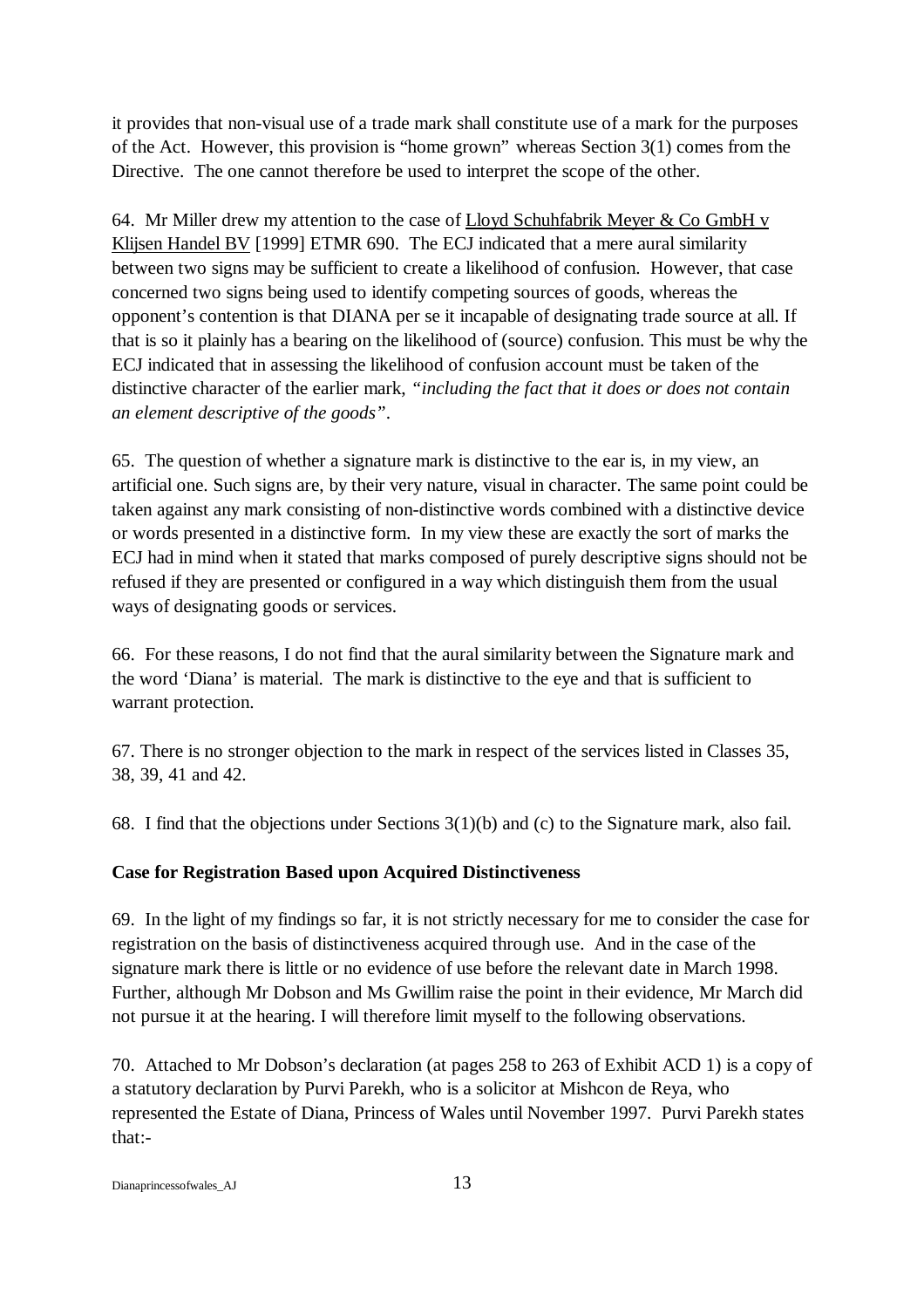- 1) After the death of the Princess there was enormous public interest; it is said that the declarant dealt with 100 telephone calls and 50-100 letters daily ;
- 2) The setting up of the Memorial Fund received considerable press coverage; the Managing Director of 21<sup>st</sup> Century Entertainment wrote on 10 September 1997 seeking permission to use the official logo of the Diana, Princess of Wales Memorial Fund after reading an article about it in the Times;
- 3) Most of the enquiries were for product approval and/or offers to donate to the Memorial Fund;

71. Examples of around 25 such letters from UK firms that are addressed to, or mention, the Memorial Fund by name are included in Exhibit PP 9 to the declaration (which can be found at pages 265-359 in Exhibit ACD 1 to Mr Dobson's declaration). There are also examples of similar letters from firms in other countries. As a result of these and other enquiries, 1000 approval/licensing files were opened up.

72. Mr Dobson also introduces (at pages 229 to 257 in ACD 1) a copy of an expert witness report prepared for the proceedings in the USA, which concludes that, as a result of press coverage, the establishment of an official Diana, Princess of Wales Memorial Fund was well known in the USA by March 1988. The inference being that it was scarcely likely to be less well known in the UK.

73. Mr Dobson gives evidence that the Estate of the late Princess has exclusively licensed all its intellectual property rights to the Memorial Fund.

74. I believe that the evidence presents a prima facie case that the Memorial Fund mark was factually distinctive of the charitable fundraising services of one undertaking by the date of the relevant application in March 1998. Consequently, if I had come to a different conclusion on the inherent distinctiveness of the Memorial Fund mark for such services, I believe that the applicants would have had a case for registration of the Memorial Fund mark under the proviso to Section 3(1).

# **Section 3(3)(a) Objection - Contrary to Public Policy**

75. Section 3(3)(a) of the Act is as follows:-

"*3.-(3) A trade mark shall not be registered if it is -* 

*(a) contrary to public policy or to accepted principles of morality*"

76. Mr Miller put the opponent's case like this in this skeleton:-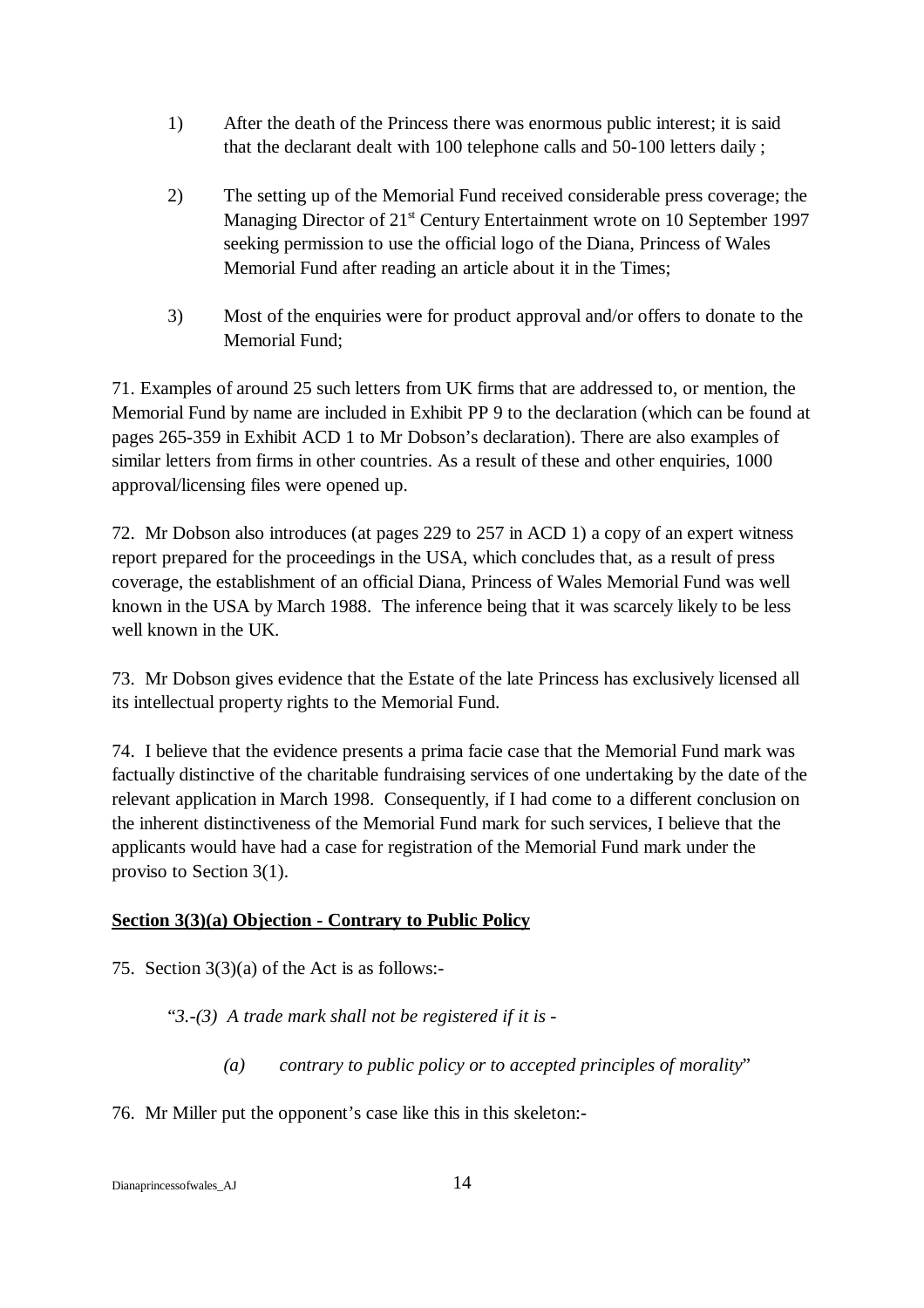*"As to Section 3(3) of the Act, it is plainly a very strong thing to given on undertaking any form of monopoly in the use of the name of a recently deceased member of the Royal Family - particularly one as popular as Diana, Princess of Wales. It is only natural that ordinary members of the public, being loyal subjects of the Crown, may wish to show their allegiance or affection for their Sovereign and/or for the Royal Family in generally by having the name or likeness of one or more members of the Royal Family upon memorabilia which they can then display at home or in public or simply keep for their personal enjoyment in private. This is not something which should be frowned upon or sneered at. On the contrary it is to be supported and encouraged and it is therefore contrary to public policy that a trade mark should be granted which may have the effect of hindering or preventing members of the public who wish to show their allegiance or affection of the Royal Family in the manner indicated. Indeed it is not merely the case the these trade marks if granted may have that effect, it is the expressed intention of the applicants that the marks will have that effect."*

77. In Philips v Remington [1998] RPC 283 at 309, Jacob J considered the meaning of Section 3(3)(a), which like Section 3(1) comes from Directive 104/89. He invoked the concept of "ordre publique" and rejected the view that the provision could be used to prevent the trade mark system being used to obtain an indefinite extension of the monopoly conferred by a patent, design or copyright.

78. The opponent's objection is that the applications will be used to obtain a monopoly in the trade in commemorative goods/services relating to the late Princess of Wales, which is contrary to public policy. This is really a re-run of the anti-monopoly objection raised under section 3(1) of the Act. Section 11 of the Act addresses the safeguards necessary to protect fair use of signs for descriptive purposes. I believe that the objection under section  $3(3)(a)$  is misconceived. In any event, it is based upon the premise that registration of the Memorial Fund and Signature marks will have the effect of preventing the use of the name or likeness of the late Princess on memorabilia about her. For the reasons already stated, that is, I believe, a false premise. This objection also fails.

## **Section 3(6) - Bad Faith**

79. Sections 32(3) and 3(6) of the Act are as follows:-

"*32.-(3) The application shall state that the trade mark is being used, by the applicant or with his consent, in relation to those goods or services, or that he has a bona fide intention that it should be so used.*

*3.-(6) A trade mark shall not be registered if or to the extent that the application is made in bad faith."*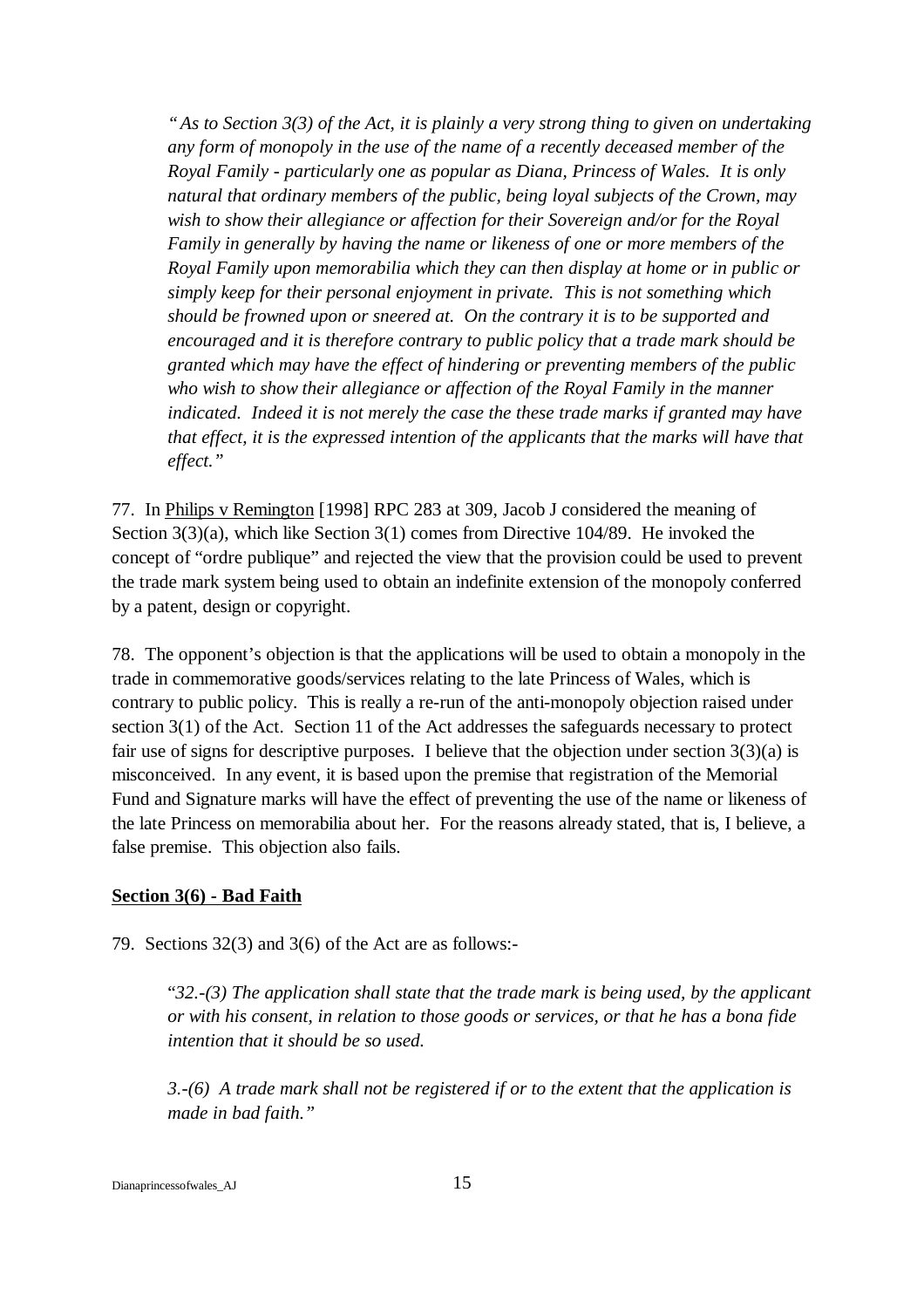80. Section 3(6) comes from the Directive. Section 32(3) is another "home grown" provision. The application forms in question all bear the statement of use or intended use of the marks as required by Section 32(3).

81. The opponent's case is that the applicants' intention was at all times to use the marks for the purpose of indicating that the user had made a contribution to the Memorial Fund. The opponent says that this is not trade mark use and that the applications are therefore an (albeit well intentioned) abuse of the system, and that the applications should therefore be refused because they have been made in bad faith.

82. There is no dispute that there is an intention to use the marks in question. The question is whether the proposed use is trade mark use and what is the consequence if it is not. In South Cone Incorporated v Bessant, Greensmith and Stringer, 16 May 2001, which as far as I am aware is unreported, Pumfrey J. was prepared to assume that the use referred to in the Section 32(3) is trade mark use. I respectfully agree with that.

83. In my earlier decision, I found that the use authorised by the applicants of the name Diana, Princess of Wales, was not trade mark use because, inter alia, the applicants' evidence did not show that they had taken steps to control the quality of the goods/services offered under the sign.

84. Since that decision the case of Scandecor Developments AB v Scandecor Marketing AB and Another [2001] IP+T 668-763 (at 676) has come before the House of Lords. Lord Nicholls of Birkenhead, who gave the leading speech, stated in paragraphs 36-41, that:-

- 1) The purpose of a trade mark is to denote the goods or services of a business source;
- 2) The business source is the person who is for the time being entitled to use the mark;
- 3) Customers rely upon the self interest of the brand owner and licensee for their assurance of quality;
- 4) Customers are not to be taken to rely on the protection supposedly afforded by a legal requirement that the proprietor must always retain and exercise control over the licensee's activities.

85. In the light of this finding I do not believe that the absence of pro-active controls over the quality of prospective licensees' goods and services must, of itself, mean that the proposed use is not trade mark use. Nevertheless, the proposed use must in some sense indicate that the goods or services are those of an undertaking. The basis of Mr Miller's case is that the use that the applicants propose is not to indicate the source of the goods/services but merely that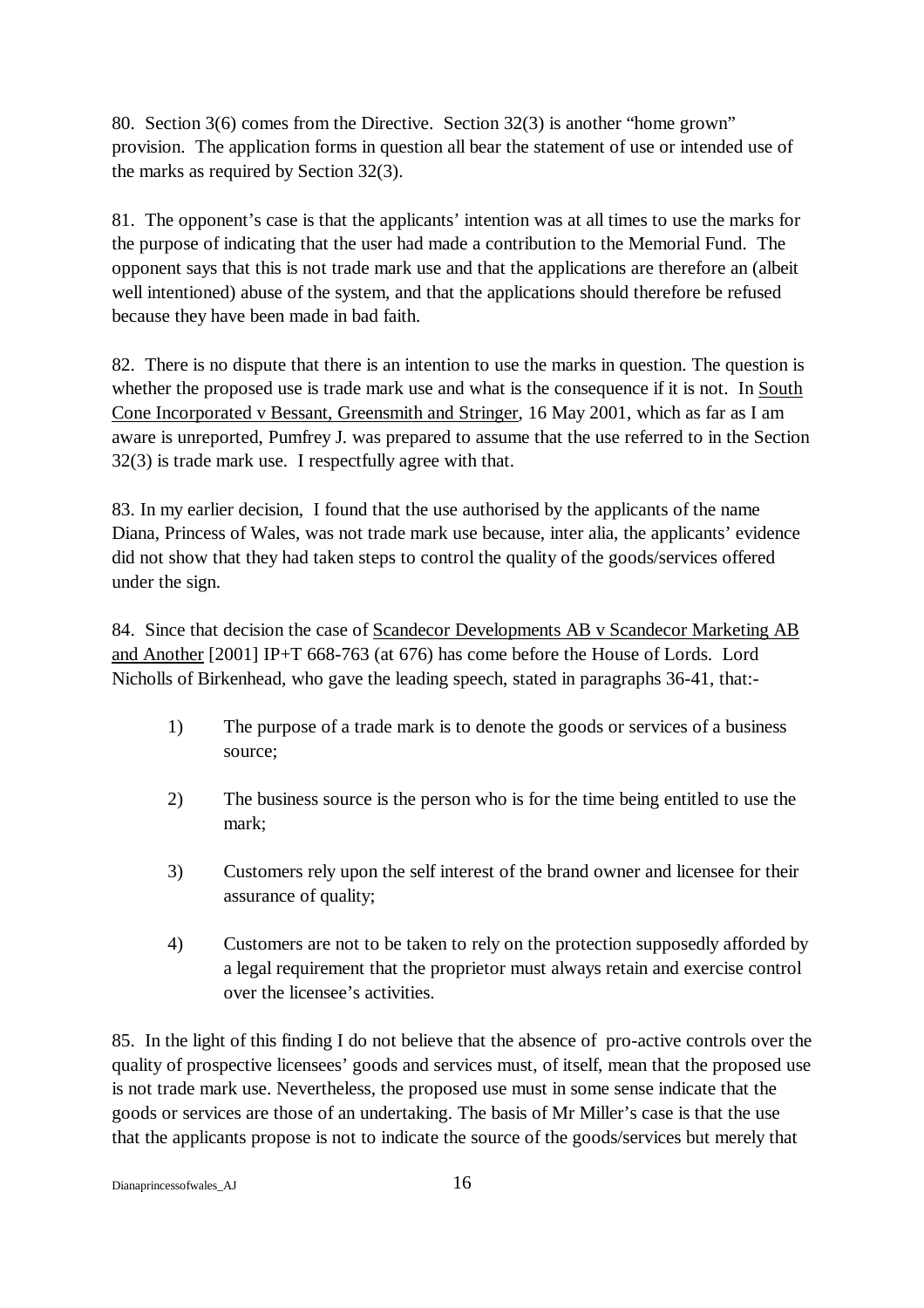the source will donate some of the proceeds of the sale to the Memorial Fund.

86. On one view it may be questioned whether the use the applicants' propose in relation to goods is anything more than an adjunct to charitable fundraising services. However, one can raise funds for charity without engaging in any trade in goods. Where one seeks to do it by selling goods there may also be a trade in goods.

87. It is true that most (but not all) the applicants' evidence of their existing use of the Memorial Fund and Signature marks in relation to goods shows use of the marks alongside the names or marks of other businesses. However, even if this is representative of the applicants' future intentions, dual branding is not uncommon these days and such use does not necessarily mean that the respective marks are not being used to identify the businesses sources behind the goods. There is no rule that there can be only one business behind a particular product.

88. The applicants say that the marks are to be used to distinguish products authorised by the fund from those that are not. In that sense they contend that the mark is used to distinguish a business source of the products. In the light of Scandecor I take the view that the nature of the use proposed by the applicants is, at worst, equivocal.

89. In South Cone , Pumfrey J. decided that unless the proposed use was clearly not of a trade mark character, an application to protect it could not be regarded as reprehensible. Before me Mr Miller accepted that the applicants in this case had not acted disreputably. He submitted that his "abuse of process" point could succeed in the absence of any disreputable behaviour because the matter should be judged objectively.

90. I reject that submission. I am sure it is right that an element of objectivity should be applied because otherwise applicants would have to be judged by their own moral standards. Nevertheless, there is a difference between saying that reprehensible behaviour should be judged by the standard of a reasonable person and that persons can be deemed to have acted in bad faith because a legal analysis of their intentions reveals doubts about whether the nature of the use they had in mind when making trade mark applications, qualifies as trade mark use under the law.

91. Unless the use the applicants propose is plainly not trade mark use the bad faith point must fail. The answer is not clear cut. The applicants have not acted reprehensibly in making these applications. The 'bad faith' objection must therefore fail.

# **Costs**

92. The oppositions have failed. The applicants are entitled to a contribution towards their costs. I order the opponent to pay the applicant **£1000** in respect of each set of proceedings, making **£2000** in total.